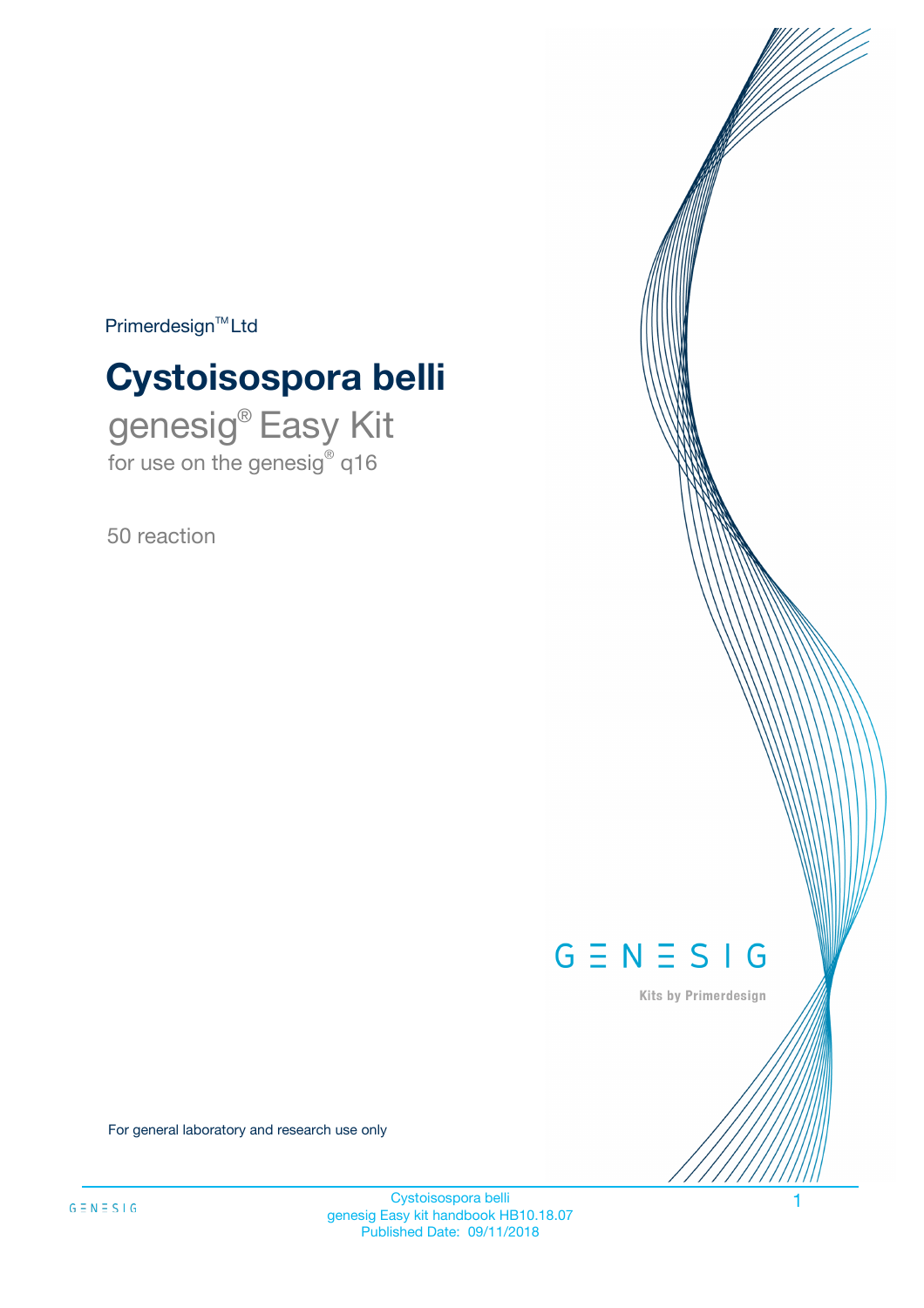# genesig® Easy: at a glance guide

#### **For each DNA test**

| Component              | <b>Volume</b> | Lab-in-a-box pipette |  |
|------------------------|---------------|----------------------|--|
| C.belli reaction mix   | 10 µl         |                      |  |
| <b>Your DNA sample</b> | $10 \mu$      |                      |  |

#### **For each positive control**

| Component                 | Volume          | Lab-in-a-box pipette |  |
|---------------------------|-----------------|----------------------|--|
| C.belli reaction mix      | 10 <sub>µ</sub> |                      |  |
| Positive control template | 10 <sub>µ</sub> |                      |  |

#### **For each negative control**

| Component            | Volume          | Lab-in-a-box pipette |  |
|----------------------|-----------------|----------------------|--|
| C.belli reaction mix | 10 <sub>µ</sub> |                      |  |
| <b>Water</b>         | 10 <sub>µ</sub> |                      |  |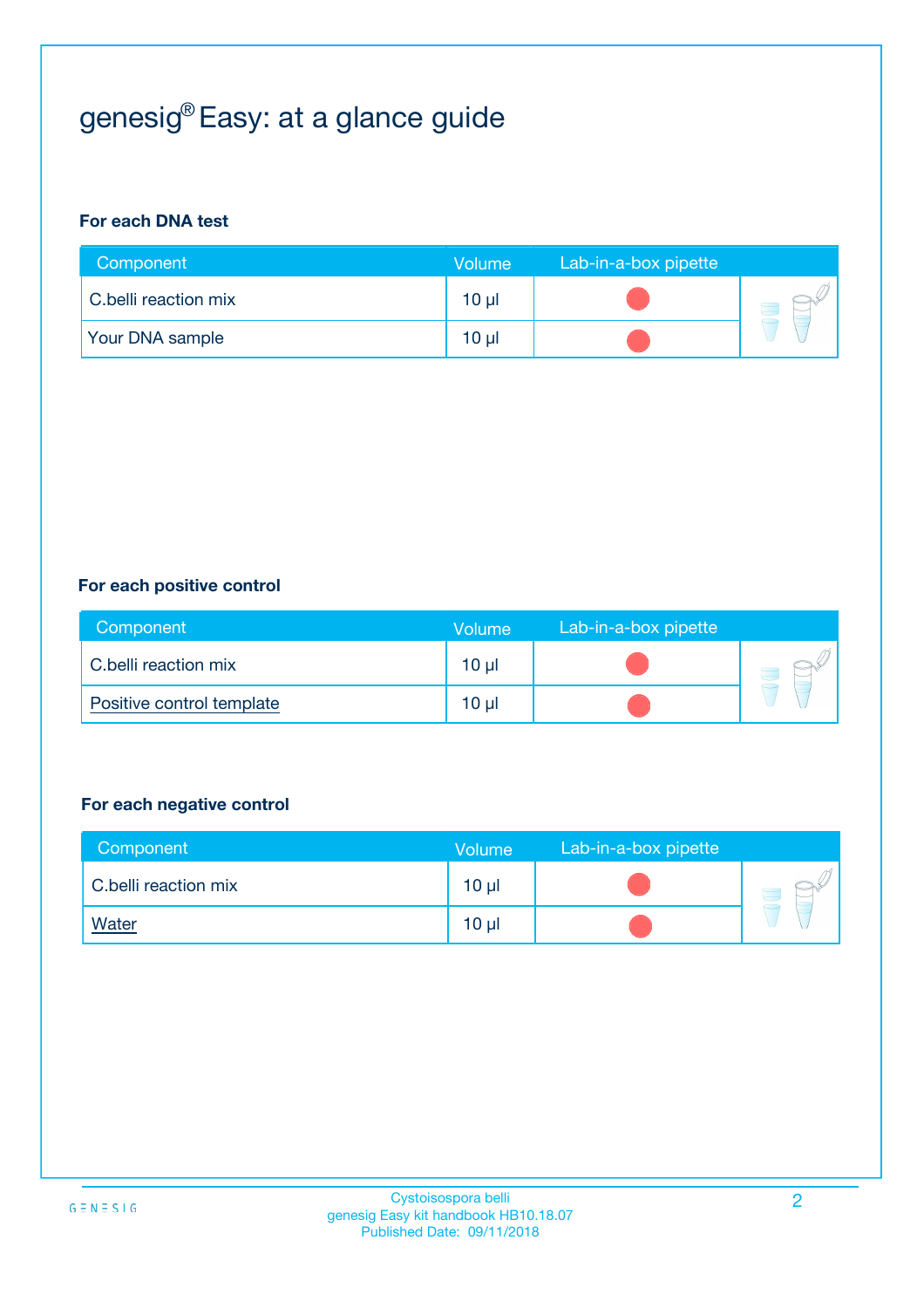# Kit Contents



## Reagents and equipment to be supplied by the user

#### **genesig® q16 instrument**

#### **genesig® Easy Extraction Kit**

This kit is designed to work well with all processes that yield high quality RNA and DNA but the genesig Easy extraction method is recommended for ease of use.

#### **genesig® Lab-In-A-Box**

The genesig Lab-In-A-Box contains all of the pipettes, tips and racks that you will need to use a genesig Easy kit. Alternatively if you already have these components and equipment these can be used instead.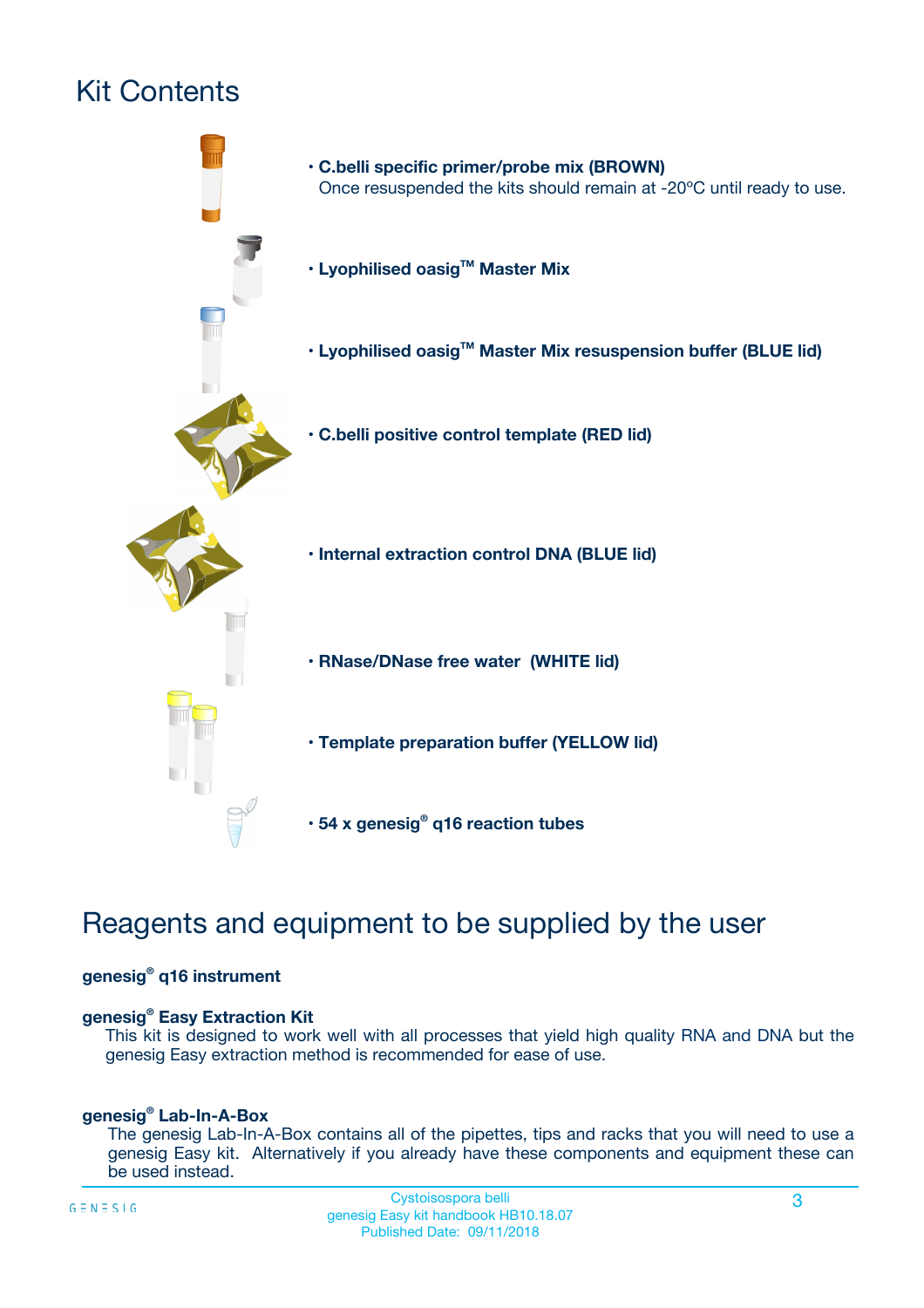## Step-by-step guide

## 1. Create your reaction mix

![](_page_3_Figure_2.jpeg)

Use the blue pipette to transfer 500µl**\*** of the oasig Master Mix resuspension buffer into the tube of lyophilised oasig Master Mix and mix well by gently swirling. Then transfer all of that master mix into the brown tube labelled C.belli primers/probe.

**\***Transfering 525µl of the oasig Master Mix resuspension buffer to your oasig Master Mix (instead of the 500µl recommended above) will enable you to take full advantage of the 50 reactions by accounting for volume losses during pipetting. In order to do so with the genesig Easy fixed volume pipettes use 1x blue, 2x red and 1x grey pipettes to make the total volume. Please be assured that this will not adversely affect the efficiency of the test.

Cap and shake tube to mix. A thorough shake is essential to ensure that all components are resuspended. **Failure to mix well can produce poor kit performance.**

Leave to stand for 5 minutes. Now your reaction mix is ready to use.

Store the reaction mix in the freezer from hereon.

#### Top tip

- Ensure that the reaction mix is mixed thoroughly before each use by shaking.
- **•** Once resuspended do not expose genesig Easy kit to temperatures above -20°C for longer than 30 minutes at a time.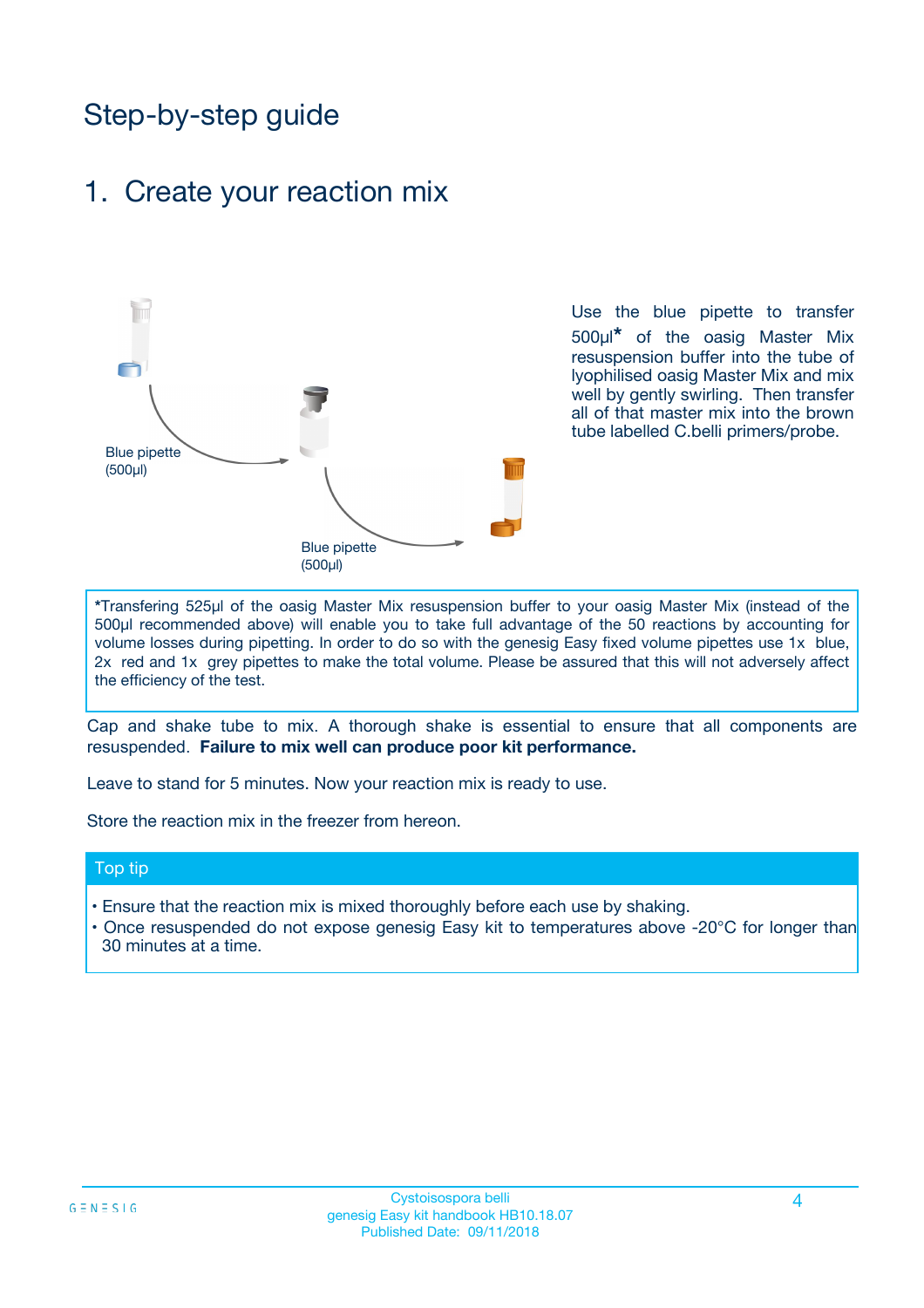# 2. Internal extraction control

![](_page_4_Figure_1.jpeg)

Use the blue pipette to transfer 1000µl (2 x 500µl) of template preparation buffer into the Internal Extraction Control DNA tube. Cap and shake tube to mix.

Your kit contains Internal Extraction Control DNA. This is added to your biological sample at the beginning of the DNA extraction process. It is extracted along with the DNA from your target of interest. The q16 will detect the presence of this Internal Extraction Control DNA at the same time as your target. This is the ideal way to show that your DNA extraction process has been **successful.** 

#### **If you are using an alternative extraction kit:**

Use the red pipette to transfer 10µl of Internal Extraction Control DNA to your sample **after** the lysis buffer has been added then follow the rest of the extraction protocol.

#### **If you are using samples that have already been extracted:**

Use the grey pipette to transfer 5µl of Internal Extraction Control DNA to your extracted sample.

## 3. Add reaction mix to all reaction tubes

![](_page_4_Figure_9.jpeg)

For every reaction to be run, use the red pipette to add 10µl of your C.belli reaction mix to every tube.

#### Top tip

- Always pipette the reaction mix directly into the bottom of the tube.
- You can label the tube lids to aid your reaction setup but avoid labelling tube sides.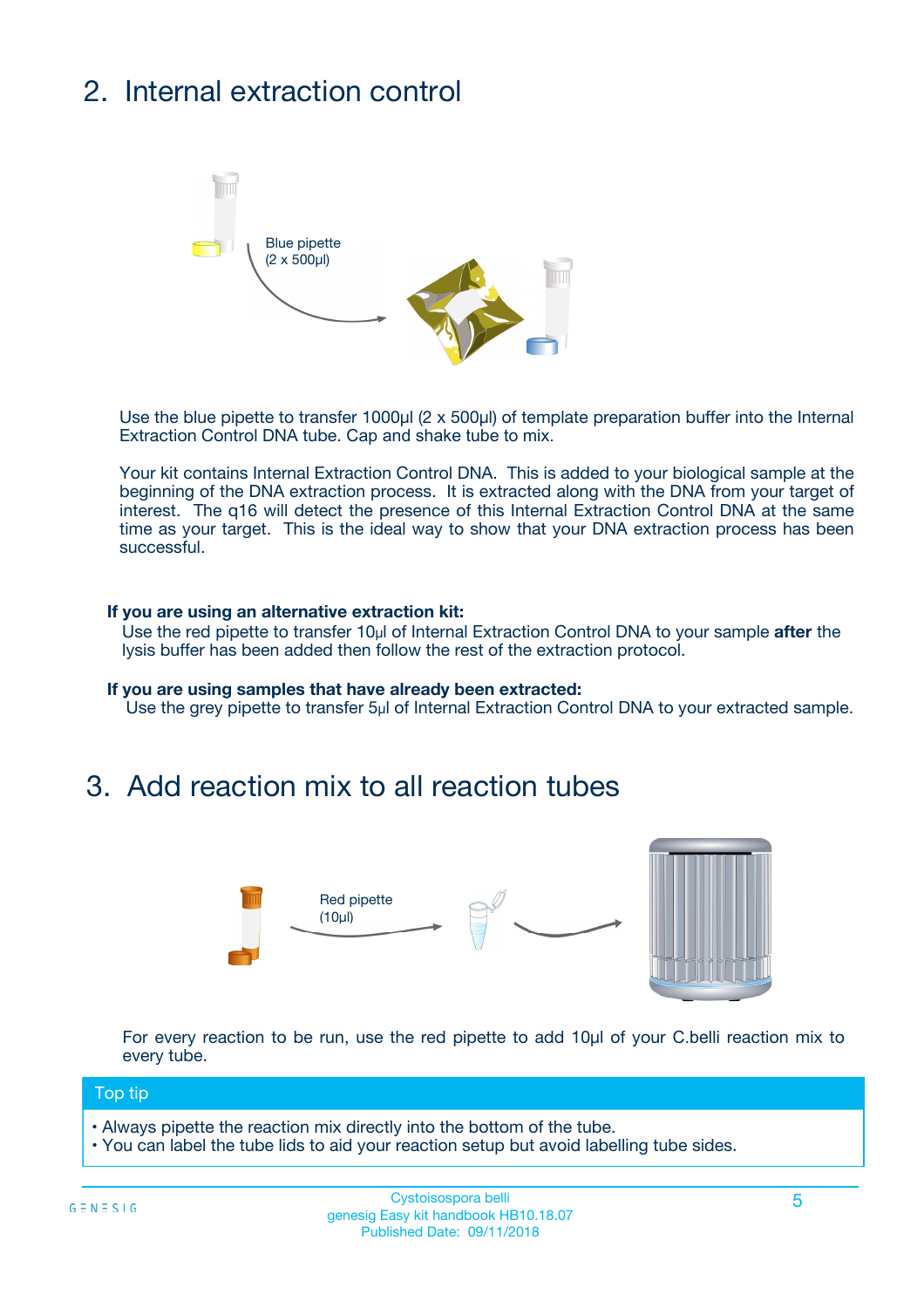## 4. Negative control

![](_page_5_Figure_1.jpeg)

For each test you will require a negative control. Instead of DNA, water is used. This sample should typically prove negative thus proving that all of your positive samples really are positive.

To create a negative control reaction simply use the red pipette to add 10µl of the water to the required reaction tubes. Close these tubes after adding the water.

Because some genesig kit targets are common in the environment you may occasionally see a "late" signal in the negative control. The q16 software will take this into account accordingly.

#### Top tip

**•** Always add the water to the side of the tube to reduce the introduction of bubbles.

### 5. Set up a test

![](_page_5_Figure_8.jpeg)

For each sample you wish to analyse, use the red pipette to add 10µl of your DNA sample to the required reaction tubes. Close these tubes after adding the sample. Always change pipette tips between samples.

#### Top tip

**•** Always add the DNA sample to the side of the tube to reduce the introduction of bubbles.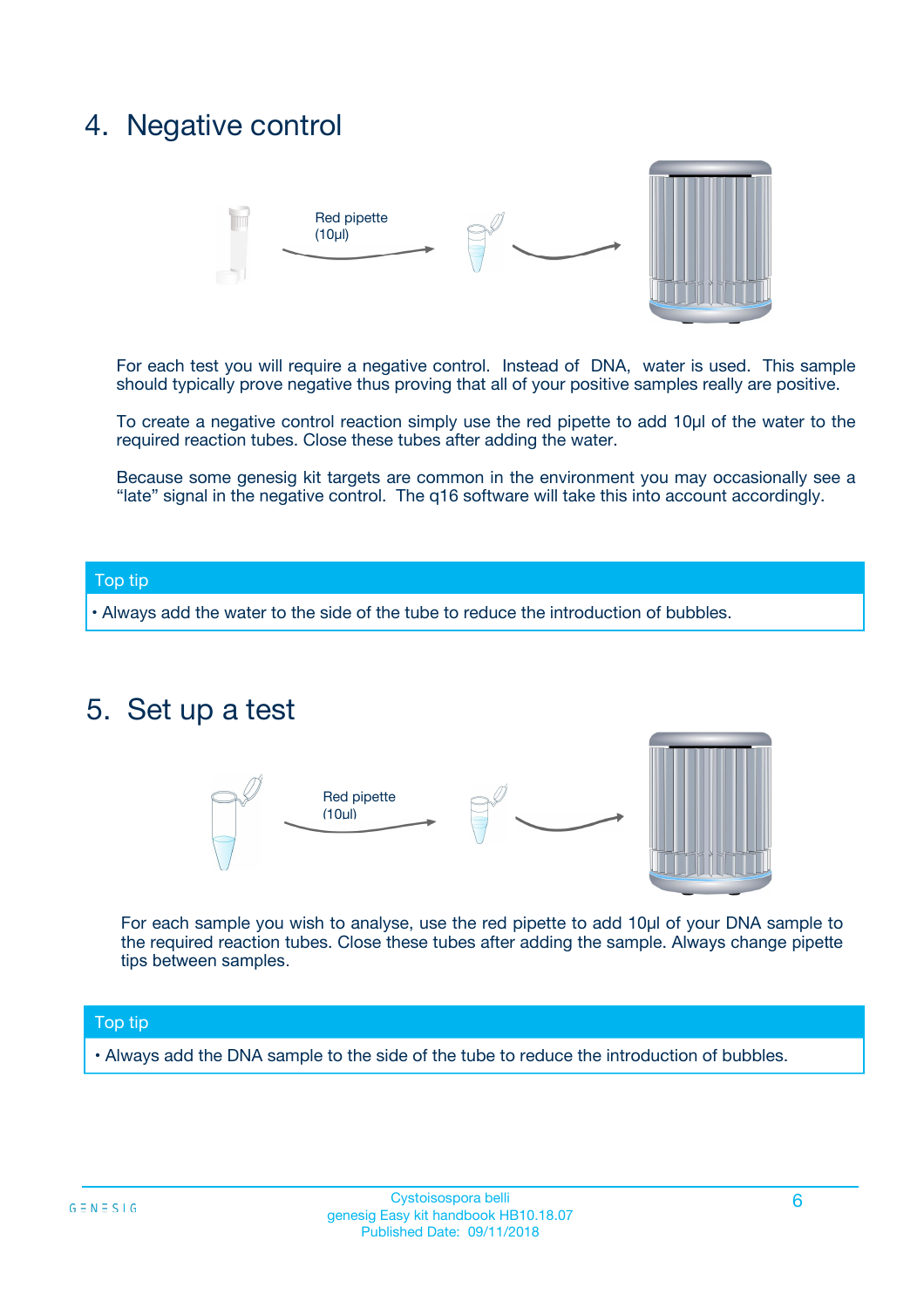## 6. Positive control

![](_page_6_Figure_1.jpeg)

Use the blue pipette to transfer 1000µl (2 x 500µl) of template preparation buffer into the positive control template tube. Cap and shake tube to mix.

Each time you run a test you will require a positive control. This is a small portion of DNA from your target of interest. It serves two purposes:

1. It will always test positive so it shows that everything is working as it should be.

2. The q16 software knows how much DNA is present in the positive control. So it can automatically compare your sample of interest with the positive control to calculate the amount of target DNA in your sample.

To create a positive control reaction, simply use 10µl of the positive control instead of your DNA sample.

![](_page_6_Figure_7.jpeg)

Take great care when setting up your positive control. The positive control template has the potential to give you a false positive signal in your other samples. Set positive controls up last after all other sample tubes are closed. Always change pipette tips between samples. You may even choose to set up positive controls in a separate room.

#### Top tip

**•** Always add the positive control to the side of the tube to reduce the introduction of bubbles.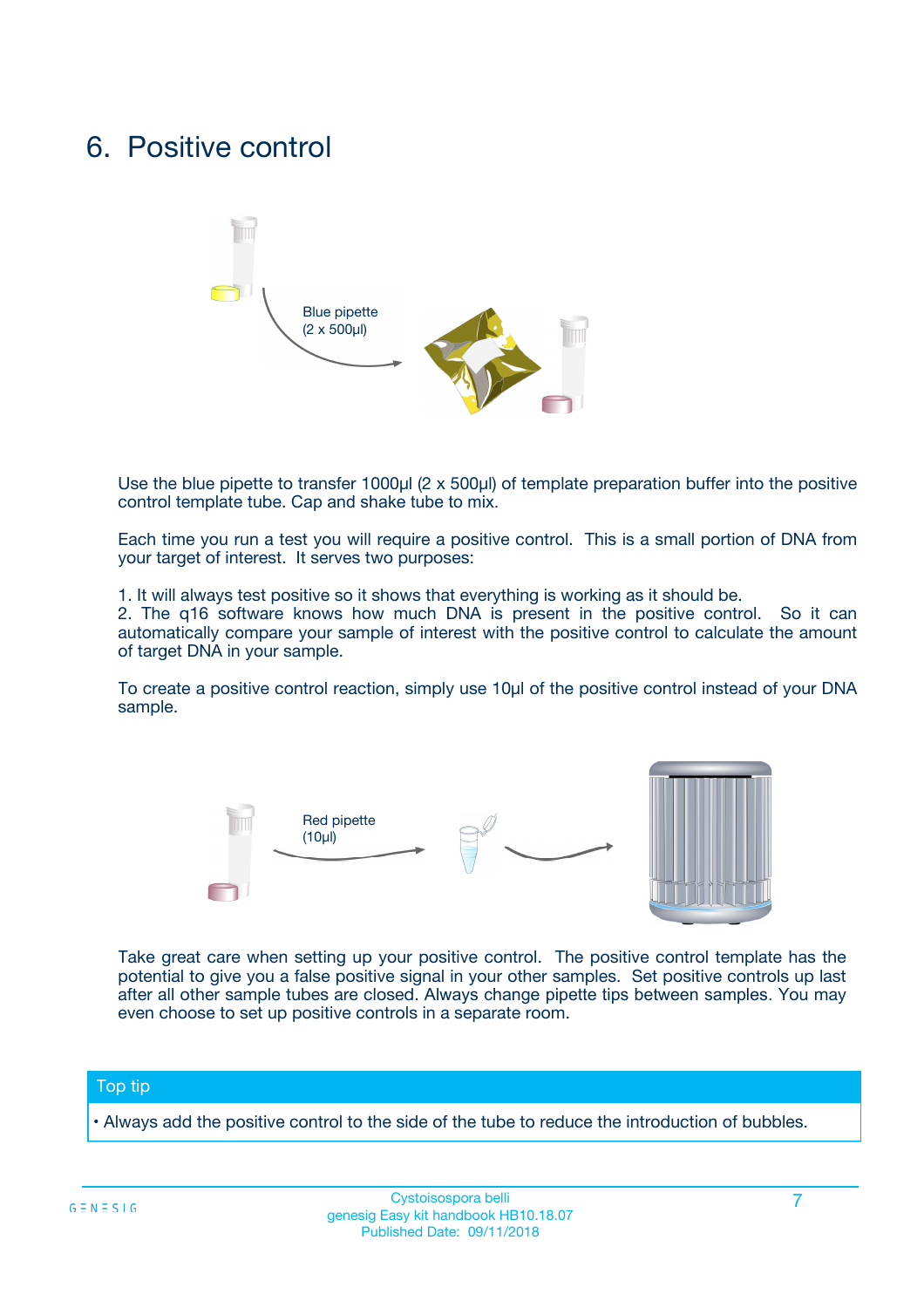# 7. Running the test

Place the tubes into the correct positions in your q16 as defined by the software, this may include positioning of empty tubes to ensure that the q16 lid is balanced. The run can then be started.

| genesig q16 PCR software - 1.2                                               |                                     | $\Box$                                                                                  |
|------------------------------------------------------------------------------|-------------------------------------|-----------------------------------------------------------------------------------------|
| Unsaved (New Experiment 2<br>$\vert \cdot \vert$<br><b>Open Experiments:</b> | <b>D</b> Open<br>Save<br>$\Box$ New | Save As<br><b>C</b> Close<br>$G \equiv N \equiv S \mid G$<br><b>&amp; Configuration</b> |
| Setup<br><b>Results</b><br><b>Stages:</b>                                    |                                     |                                                                                         |
| <b>Notes</b>                                                                 | Samples                             | <b>Tests</b>                                                                            |
| <b>Name and Details</b>                                                      | Color<br>Name                       | Note<br>Color<br>Note<br>Name                                                           |
| New Experiment 2017-10-26 11:06                                              | Sample 1                            | ع<br>条<br>Test 1                                                                        |
| Kit type: genesig® Easy Target Detection kit                                 | Sample 2                            |                                                                                         |
| Instrument Id.:                                                              | Sample 3                            | $\qquad \qquad \blacksquare$<br>$\qquad \qquad \blacksquare$                            |
| Run Completion Time:                                                         | Sample 4                            |                                                                                         |
| <b>Notes</b>                                                                 | Sample 5<br>A<br>v                  | $\triangle$<br>4<br>$\oplus$<br>₩                                                       |
| <b>Well Contents</b>                                                         |                                     | <b>Run</b>                                                                              |
| Pos.<br>Test                                                                 | Sample                              | <b>Run Status</b>                                                                       |
| Test 1<br>-1                                                                 | <b>Negative Control</b>             | $\blacktriangle$                                                                        |
| $\overline{2}$<br>Test 1                                                     | <b>Positive Control</b>             |                                                                                         |
| $\overline{\mathbf{3}}$<br>Test 1                                            | Sample 1                            | Show full log                                                                           |
| Test 1<br>$\overline{4}$                                                     | Sample 2                            |                                                                                         |
| 5<br>Test 1                                                                  | Sample 3                            | <b>Run Control</b>                                                                      |
| 6<br>Test 1                                                                  | Sample 4                            |                                                                                         |
| $\overline{7}$<br>Test 1                                                     | Sample 5                            |                                                                                         |
| 8                                                                            |                                     | $\triangleright$ Start Run<br>Abort Run                                                 |
| <b>JOD FURTY TUDE TO BUILDED IN</b>                                          |                                     | $\overline{\mathbf{v}}$                                                                 |

#### Top tip

- Before loading tubes into the q16, check for bubbles! Flick the bottom of the tubes to remove any bubbles that may have formed during the test setup.
- Apply centrifugal force with a sharp wrist action to ensure all solution is at the bottom of the reaction tube.
- When repeating a test you can use a previous file as a template by clicking 'open' then selecting File name > Files of Type > Experiment file as template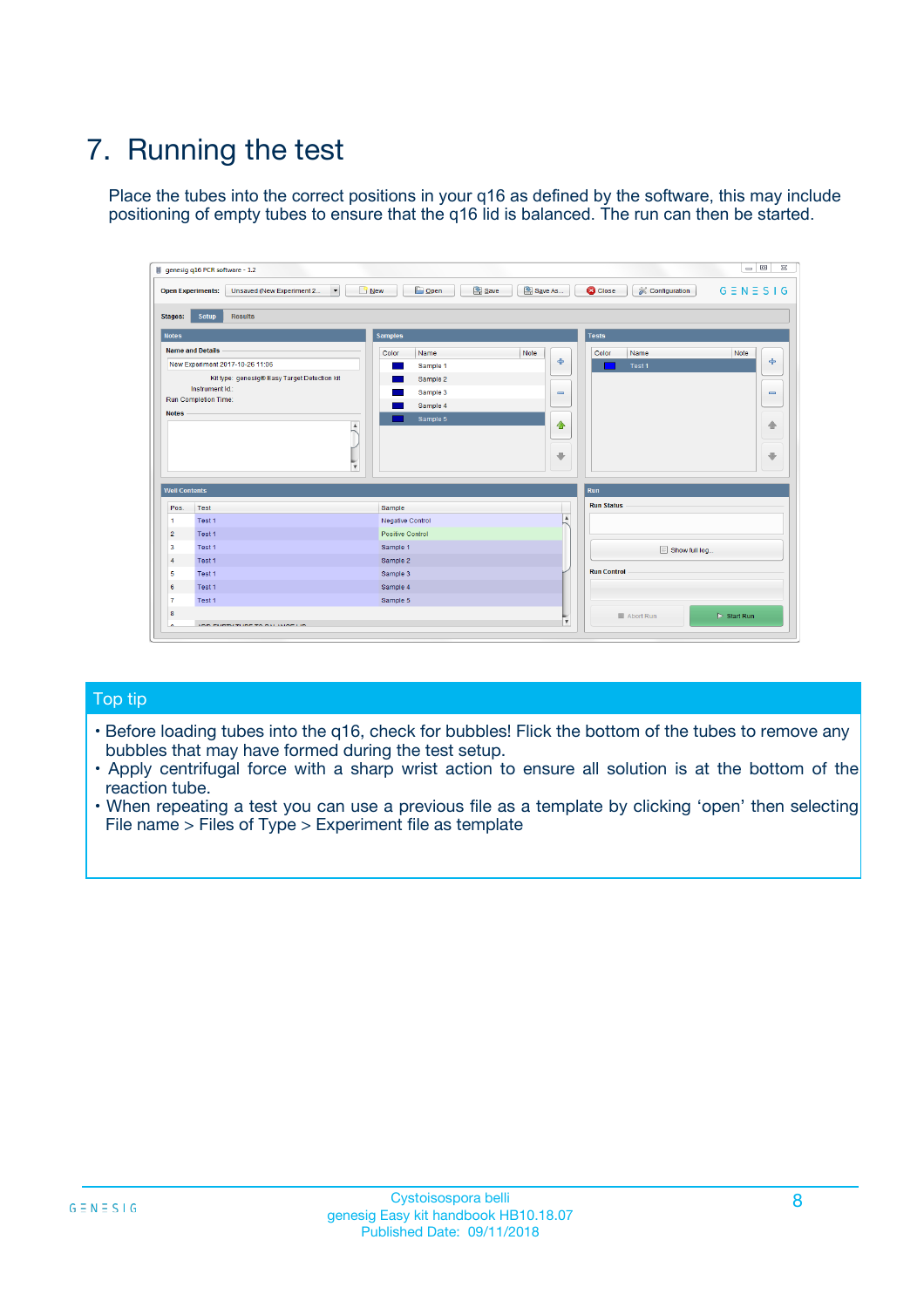## What do my results mean?

Analysis of your data is carried out automatically by the genesig q16. The following information is designed to help you fully understand a result or to troubleshoot:

### "Positive"

#### **Explanation**

Your sample has produced a positive result. Your target of interest is present and you can use the reported quantity.

"Negative"

#### **Explanation**

Your sample has produced a negative result. The target is not present in your sample.

### "Test contaminated"

#### **Explanation**

The Negative Control should be completely free of any DNA. If you see this error message it means that at some point during the setup, the Negative Control has been contaminated with DNA and has given a positive signal. This contamination has invalidated the test. The Positive Control and your test samples are both possible sources of contaminating DNA. The genesig q16 reaction tubes from previous runs will also contain very high amounts of DNA so it is important that these are carefully disposed of after the run is completed and NEVER OPENED. It may be the case that your kits have become contaminated which will lead to the same problem occurring repeatedly.

#### **Solutions**

1. Clean your working area using a commercial DNA remover solution to ensure the area is DNA free at the start of your run and re-run the test

2. If the problem persists then the kit has become contaminated and it will have to be discarded and replaced with a new kit. When you open the new kit, run a simple test to show that changing the kit has solved the problem. Prepare a test which includes only the Positive Control, the Negative Control and one 'mock sample'. For the 'mock sample' add water instead of any sample DNA. The result for the Negative Control and the mock sample should be negative indicating that contamination is no longer present.

#### **Preventive action**

An ideal lab set-up has a 'Clean area' where the test reagents are prepared and a 'sample area' where DNA samples and the Positive Control template are handled. The best workflow involves setting up all the test components (excluding the positive control template) in the clean area and then moving the tests to the sample area for sample and Positive Control addition. If this method is followed then the kit components are always kept away from possible sources of contamination. For extra security the Negative Control can be completely prepared and sealed in the clean area. All work areas should be decontaminated regularly with DNA remover.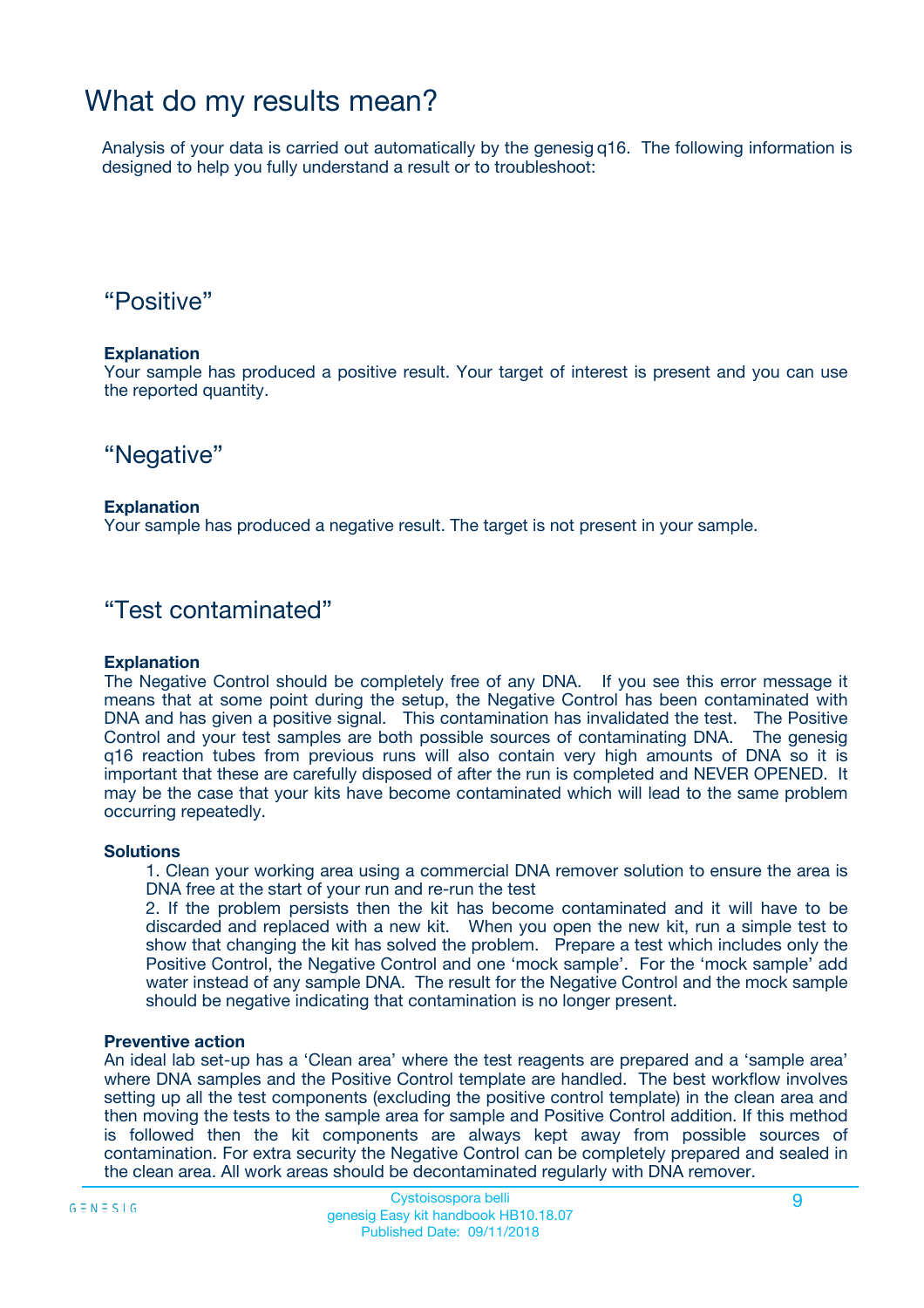### "Sample preparation failed"

#### **Explanation**

The test has failed because the quality of the sample was not high enough. The Internal Extraction Control component identifies whether the sample has been prepared correctly and is of suitable quality. This error message means that this quality control test has failed and the sample quality is not high enough for analysis.

#### **Solutions**

1. Check the sample preparation protocol for any user errors then repeat.

2. Poor quality samples can result from overloading the sample preparation protocol with too much starting material. Try reducing the amount of starting material then repeat.

3. Failing to add the Internal extraction Control DNA to your sample during the sample preparation protocol can also lead to a reported result of "sample preparation failed". Ensure that this step has not been overlooked or forgotten. If your samples are derived from an archive store or from a process separate from your genesig Easy extraction kit; you must add 5µl of Internal Extraction Control DNA into each 0.5ml of your sample to make it suitable for use on the q16.

### "Positive result, poor quality sample"

#### **Explanation**

The test is positive so if you are only interested in obtaining a 'present or absent' answer for your sample then your result is reliable. However, the test contains an Internal Extraction Control component that identifies if the sample is of high quality. This quality control test has failed and the sample is not therefore of high enough quality to accurately calculate the exact copy number of DNA present. If you require quantitative information for your sample then proceed with the solutions below.

#### **Solution**

For appropriate solutions, read the "Sample preparation failed" section of this handbook.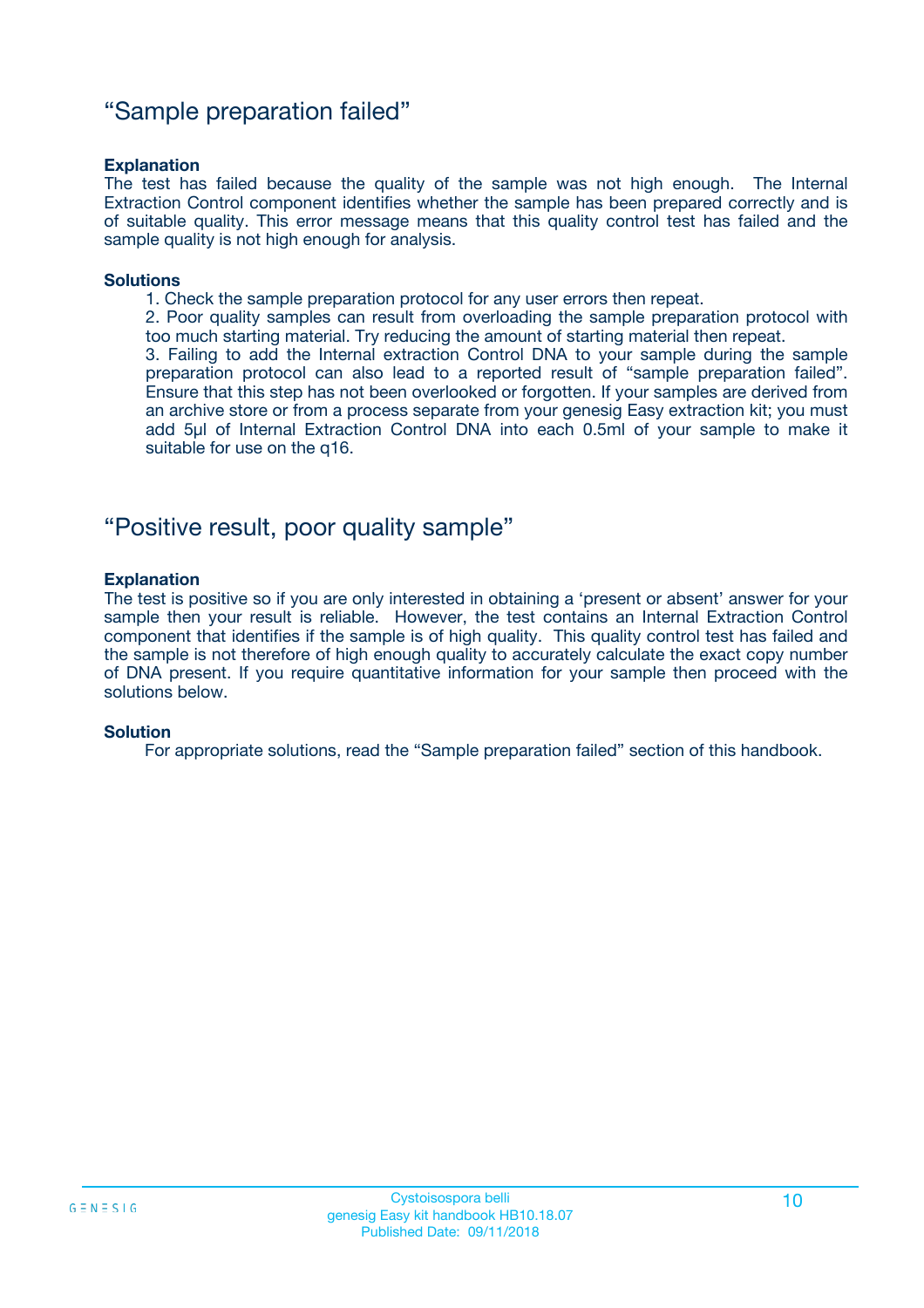### "Test failed"

#### **Explanation**

The test has failed because the Positive Control has not worked. The Positive Control is present to show that all aspects of the test are working correctly together. When this control test fails, the test as a whole is invalidated. This finding indicates that a problem has occurred in the reaction set-up part of the experiment and has nothing to do with sample preparation.

#### **Solutions**

- 1. Check the entire workflow and test set-up to look for any user errors, then repeat the test e.g. have the right colour pipettes and solutions been used with the correct tubes?
- 2. Ensure the positive and negative controls are inserted into the correct wells of your q16.

3. A component of the test may have 'gone off' due to handing errors, incorrect storage or exceeding the shelf life. When you open a new kit, run a simple test to show that changing the kit has solved the problem. Prepare a test which includes only the Positive Control, the Negative Control and one 'mock sample'. For the 'mock sample' add internal control template instead of any sample DNA. If the Positive Control works, the mock sample will now be called as a negative result.

### "Test failed and is contaminated"

#### **Explanation**

The Positive Control is indicating test failure, and the Negative Control is indicating test contamination. Please read the "Test Failed" and "Test contamination" sections of this technical support handbook for a further explanation.

#### **Solution**

For appropriate solutions, read both the "Test failed" and "Test contaminated" sections of this handbook.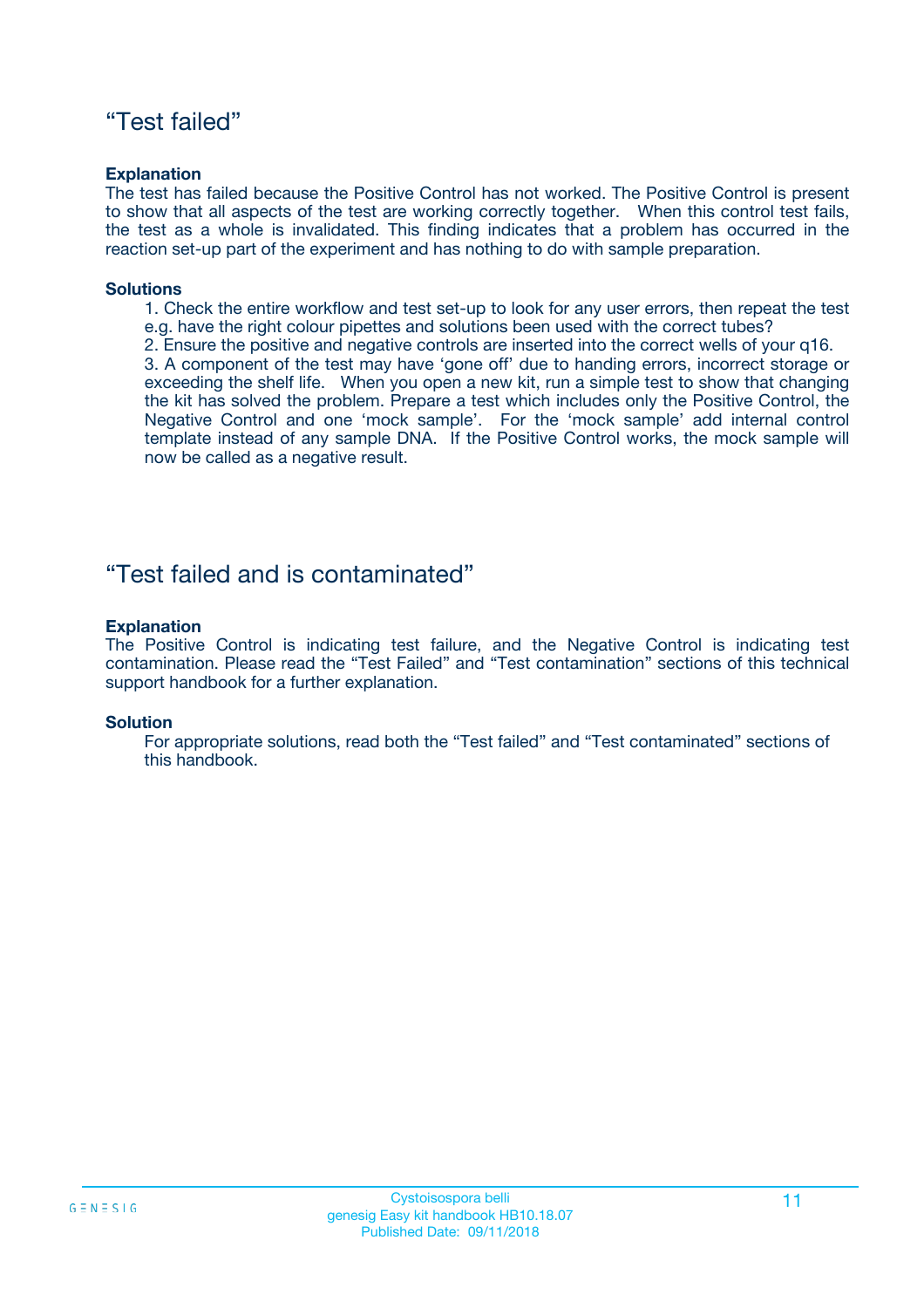## Cystoisospora belli

Cystoisospora belli, (previously known as Isospora belli) is a coccidian protozoan that infects humans and some primates.

Coccidian protozoa are microscopic, spore-forming, single-celled obligate intracellular parasites belonging to the class Conoidasida. As obligate intracellular parasites, they must live and reproduce within an animal cell.

C. belli has linear DNA consisting of ~3kbp base pairs.

The oocyts are ovoid and range in size from 23–36 µm by 12–17 µm. I. belli sporocysts are contained within the oocysts and appear circular. The general size of sporocysts is 12–14 µm by 7–9 µm. Sporozoites and merozoites are small rice shaped granules.

The number of chromosomes in C. belli has not yet been determined as the chromosomes do not condense during mitosis. Many organisms in the phylum Apicomplexa, including the very closely related Toxoplasma gondii, have a 35 kb circular piece of DNA in addition to linear chromosomes called an apicoplast. It is not known whether C. belli has an apicoplast in addition to its linear DNA.

C. belli is transmitted by faecal-oral contamination. This occurs more frequently under poor sanitation conditions.

Because I. belli thrives under immunodepressed conditions, it is often seen in conjunction with HIV infection. Once HIV has caused the CD4 count to drop below 300 cells/mm3, I. belli can infect a person without effective interference from the host immune system.

In healthy individuals I. belli is usually asymptomatic or produces self limiting diarrhoea. If the host is young or immunosuppressed the symptoms can include: fluid loss by diarrhoea, weight loss, mild fever, vomiting, and abdominal pain.

C. belli is diagnosed by identification of the oocyst through examining a stool sample under a microscope. The diagnostic stage is the immature oocyst that contains a spherical mass of protoplasm. Absolute confirmation can be obtained made by extracting DNA from a faecal sample and performing nucleic acid testing to determine if C. belli is present.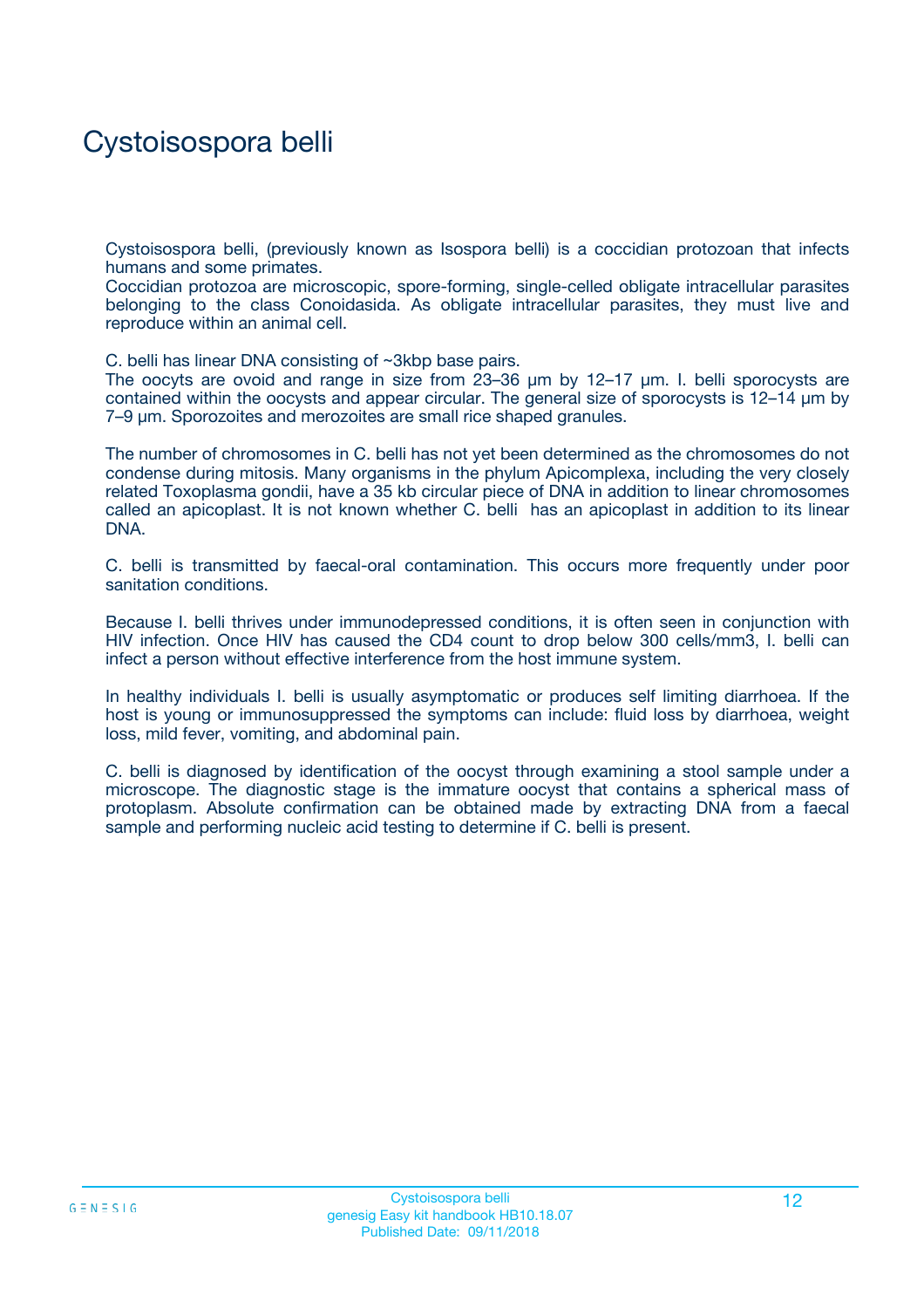## **Specificity**

The Primerdesign genesig Kit for Cystoisospora belli (C.belli) genomes is designed for the in vitro quantification of C.belli genomes. The kit is designed to have a broad detection profile. Specifically, the primers represent 100% homology with over 95% of the NCBI database reference sequences available at the time of design.

The dynamics of genetic variation means that new sequence information may become available after the initial design. Primerdesign periodically reviews the detection profiles of our kits and when required releases new versions.

If you require further information, or have a specific question about the detection profile of this kit then please send an e.mail to enquiry@primerdesign.co.uk and our bioinformatics team will answer your question.